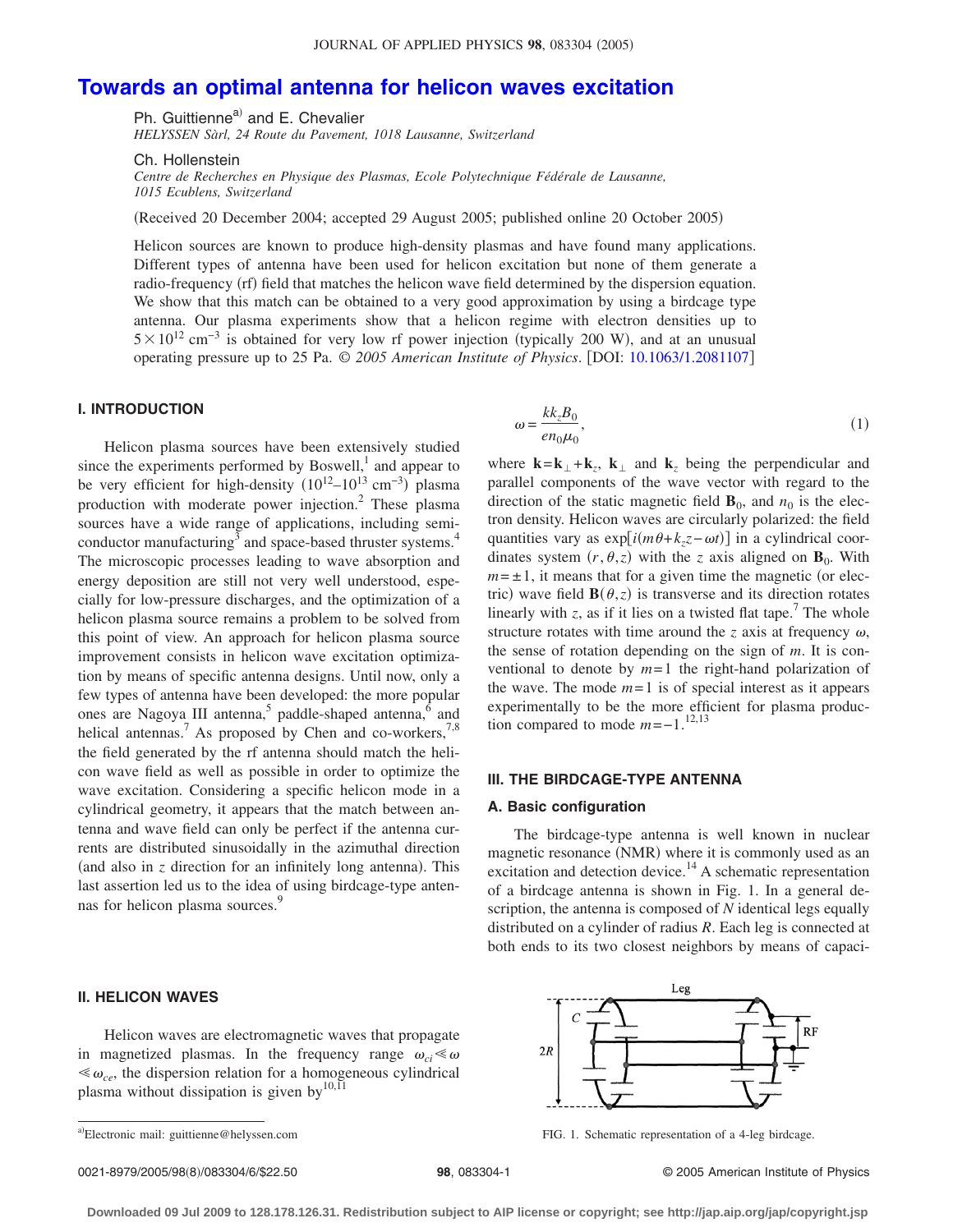

FIG. 2. Equivalent circuit of a segment of a birdcage antenna.

tors, usually of equal capacitance *C*. In its simplest design, the rf power is injected directly across one capacitor.

Considering the conducting parts of the antenna to act essentially as inductive components, the equivalent circuit of a segment of the antenna corresponds to the schema shown in Fig. 2, where *M* is the inductance of a single leg and *L* is the inductance of a portion of the capacitive ring. If we denote by  $J_n$  the loop current flowing in the loop defined by the *n*th leg and  $(n+1)$ th legs  $(n=1,2,...,N)$ , we can write from Kirchhoff's voltage law the following expression: $14$ 

$$
-i\omega M(J_n - J_{n-1}) - i\omega M(J_n - J_{n+1}) - 2i\omega L J_n + \frac{2i}{\omega C} J_n = 0,
$$
  

$$
\Rightarrow M(J_{n+1} + J_{n-1}) + 2\left(\frac{1}{\omega^2 C} - L - M\right) J_n = 0,
$$
 (2)

where  $\omega$  is the excitation frequency. Because of the cylindrical symmetry, the current  $J_n$  must satisfy the periodic condition  $J_n = J_{n+N}$ . Therefore, the *N* independent solutions *(id.*) modes) of Eq. (2) have the form,

$$
(J_n)_{m_A}
$$
  
\n $\propto \begin{cases}\n\cos\left(\frac{2\pi \cdot m_A n}{N}\right), & m_A = 0, 1, ..., N/2,\n\end{cases}$ \n(3a)

$$
\times \left( \sin \left( \frac{2\pi \cdot m_{A} n}{N} \right), \quad m_{A} = 1, 2, ..., N/2 - 1, \tag{3b}
$$

where  $(J_n)_{mA}$  denotes the value of  $J_n$  in the  $m_A$ th solution. The characteristic (resonant) frequency  $\omega_{mA}$  for each mode is obtained by substituting Eq. (3a) or Eq. (3b) into Eq. (2) and has the following form:

$$
\omega_{mA} = \left\{ C \left[ L + 2M \sin^2 \left( \frac{\pi m_A}{N} \right) \right] \right\}^{-1/2},
$$
  
\n
$$
m_A = 0, 1, ..., N/2.
$$
\n(4)

Note that choosing Eq.  $(3a)$  or Eq.  $(3b)$  leads to the same resonant frequency  $\omega_{mA}$  for a given  $m_A$ . These two modes are called the degenerate modes and the rf fields they produce are just perpendicular to each other.

Finally, the rf current  $(I_n)_{mA} = (J_n)_{mA} - (J_{n-1})_{mA}$  flowing in the *n*th leg under resonance at frequency  $\omega_{mA}$  can be expressed in the following form:



FIG. 3. Network analyzer measurement of the power reflection of a 16-leg unmatched birdcage as a function of the input signal frequency.

$$
(I_n)_{mA} = I_0 \sin\left[\frac{\pi \cdot m_A}{N}\right] \sin\left\{\frac{2\pi \cdot m_A(n - 1/2)}{N}\right\} \sin(\omega t),
$$
  

$$
m_A = 0, 1, \dots, N/2.
$$
 (5)

The resonant frequencies can be observed by network analyzer measurements. Figure 3 shows a power reflection measurement performed on a 16 leg unmatched antenna. Seven absorption peaks (modes 7 and 8 have very close frequencies) can be distinguished in the 6–14 MHz range, the highest frequency corresponding to the mode  $m_A = 1$ . We have measured the current distributions in this antenna for the first 4 modes by means of an inductive current pickup, and found a very good agreement with the theoretical predictions (Fig. 4). Hence, with a sufficiently large number of legs, this antenna generates to a very good approximation a sinusoidal azimuthal current distribution, ideal for helicon wave excitation according to Chen and co-workers.<sup>7,8</sup>

The birdcage can be easily matched by a standard  $L$ -matching network<sup>2</sup> to the rf generator. An interesting fact is that under resonance the antenna has a purely real impedance, and is then already partially matched. For example, the antenna we used for our plasma experiments was measured



FIG. 4. Current distributions in a 16-leg birdcage measured by means of an inductive current pickup; full dots: measurements and line: theoretical. (a)  $m_A = 1$ , (b)  $m_A = 2$ , (c)  $m_A = 3$ , and (d)  $m_A = 4$ .

**Downloaded 09 Jul 2009 to 128.178.126.31. Redistribution subject to AIP license or copyright; see http://jap.aip.org/jap/copyright.jsp**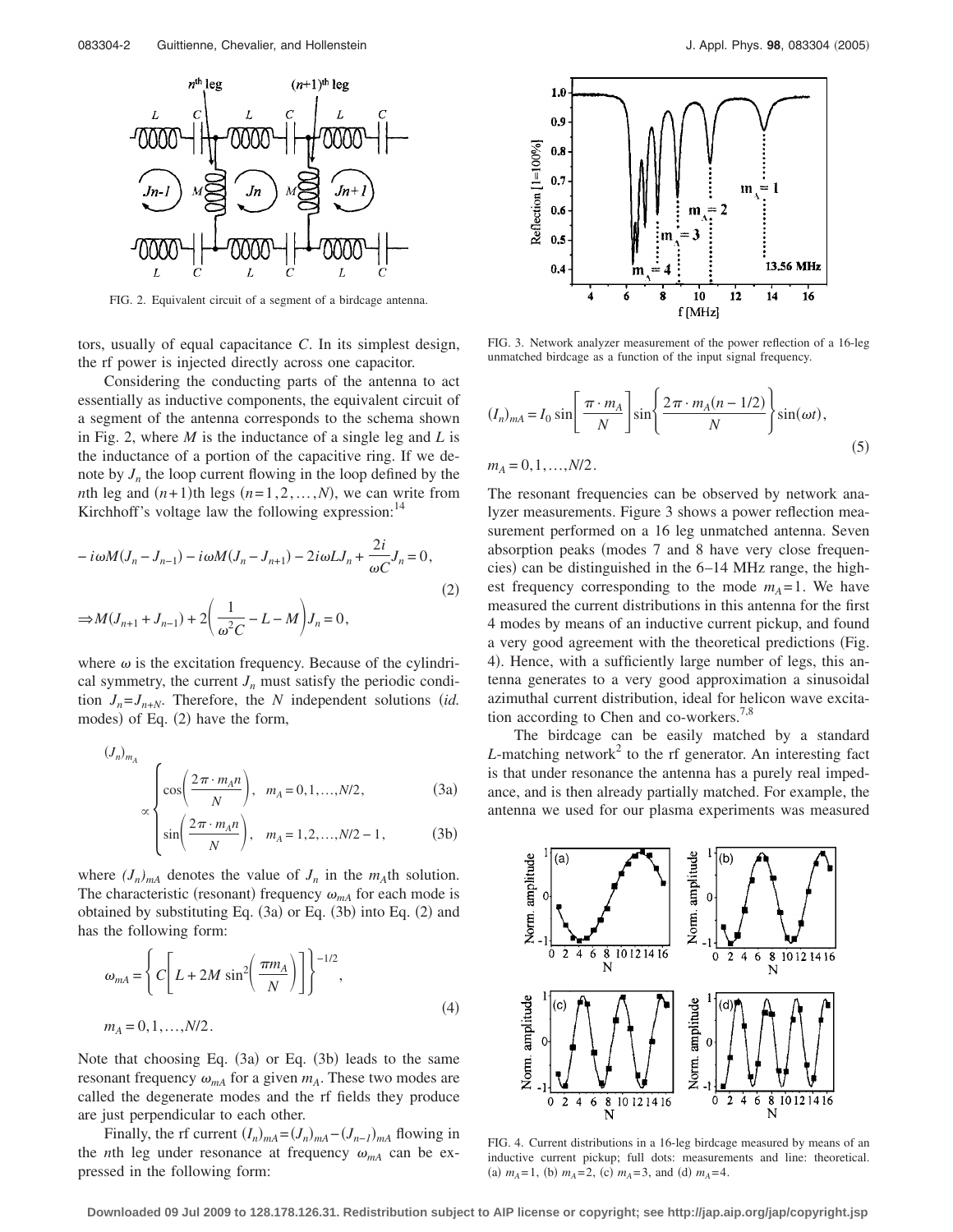

FIG. 5. Spatial phase quadrature feeding of a 8-leg birdcage.

to have a 30  $\Omega$  real impedance under resonance at 13.56 MHz (without plasma), the imaginary part being less than  $1 \Omega$ . With such values the matching network components need to support much lower currents than with usual antennas which generally present very high imaginary impedances and very low real impedances. This is of prime importance for minimizing the power losses due to dissipation in the matching network.

#### **B. Quadratic feeding of the antenna**

With the  $m_A = 1$  sinusoidal distribution of currents the birdcage generates a very homogeneous transverse linearly polarized rf field. This one can be seen as a superposition of left-hand and right-hand circularly polarized magnetic fields, which will couple equally to *m*= 1 and *m*=−1 helicon modes. Hence, with this configuration half of the antenna's energy will be used for the *m*=−1 helicon mode generation, this being less efficient to heat the plasma than mode  $m=1$ .<sup>12,13</sup>

We now consider the configuration where the rf power is injected on two capacitors placed at 90° on the same capacitive ring, as schematically represented in Fig. 5. This does not affect the resonant properties of the antenna. At the same resonant frequency each source generates its own  $m_A = 1$ sinusoidal distribution of currents in the legs. In the situation represented in Fig. 5, rf1 generates a transverse linearly polarized rf field oriented along **e***<sup>y</sup>* while rf2 generates a transverse linearly polarized RF field oriented along **e***x*. This configuration could be called a spatial phase quadratic feeding of the antenna, as we superpose two sinusoidal distributions of currents azimuthally shifted by a quarter of wavelength. As long as the two injected signals are temporally in phase the total rf field  $\mathbf{B}_{\text{tot}}$  will remain linearly polarized. By imposing a 90 ° temporal phase shift between rf1 and rf2 signals (temporal phase quadrature),  $\mathbf{B}_{\text{tot}}$  will have the following components:

$$
\mathbf{B}_{\text{tot}} = B_0 \cos\{\omega t\} \cdot \mathbf{e}_x + B_0 \sin\{\omega t\} \cdot \mathbf{e}_y. \tag{6}
$$

 **is a left-hand circularly polarized rf field as the**  $m=-1$ helicon mode. A −90° phase shift between rf1 and rf2 would lead to the *m*= 1 right-hand circular polarization. Hence, the quadratic feeding of the birdcage allows all the antenna en-



FIG. 6. Schematic representation of a 4-leg twisted birdcage.

ergy to be concentrated in the excitation of the most efficient helicon mode for plasma heating.

# **C. Twisted antennas**

An additional improvement in helicon-antenna field matching can be obtained by twisting the birdcage, as represented in Fig. 6. The currents in the legs remain sinusoidally distributed. Combined with the spatiotemporal quadratic excitation described above, the rf field generated by the twisted antenna will rotate both in time and along the longitudinal axis. The match between the antenna and the  $m=1$  helicon wave field is then almost perfect, in the limit of finite antenna lengths.

In general, we expect the twisted birdcage to have a better inductive coupling with the plasma than a straight antenna. To demonstrate this point we model the currents in the legs of the birdcage as a sheet of continuous surface current on a cylindrical surface of radius  $R_0$  and length  $L$ . In a cylindrical coordinate system  $(r, \theta, z)$ , with the *z* direction oriented along the static magnetic field, the modeled current density  $J(r, \theta, z)$  for a straight birdcage with a  $m_A = 1$  current distribution has the following components:<sup>15</sup>

$$
J_r(r, \theta, z) = 0,
$$

$$
J_{\theta}(r,\theta,z) = \frac{I_0}{2R_0} \delta(r - R_0) \left[ \delta \left( z + \frac{L}{2} \right) - \delta \left( z - \frac{L}{2} \right) \right] r \sin(\theta),\tag{7}
$$

$$
J_z(r,\theta,z) = \frac{I_0}{2R_0} \delta(r - R_0) \left[ Y \left( z + \frac{L}{2} \right) - Y \left( z - \frac{L}{2} \right) \right] \cos(\theta),
$$

where  $I_0$  is a current, *Y* is the Heaviside function, and  $\delta$  is the Dirac delta function. It has been shown $8,16$  that the amplitude of the induced fields in the plasma is proportional to the azimuthal component of the Fourier transform of the antenna current distribution,  $K_{\theta}(m, k_z)$ , defined as

$$
K_j(m, k_z) = \frac{1}{2\pi} \int_{-\infty}^{\infty} dz \int_0^{2\pi} d\theta J_j(r, \theta, z) e^{-i(m\theta + k_z z)}, \quad j = r, \theta, z.
$$
\n(8)

Note that, by construction, the divergence of the antenna current distribution is zero everywhere, which means that there is a simple relation between  $K_{\theta}(m, k_z)$  and the *z* component of the Fourier transform of the current distribution  $K_z(m, k_z)$ ,<sup>8</sup>

**Downloaded 09 Jul 2009 to 128.178.126.31. Redistribution subject to AIP license or copyright; see http://jap.aip.org/jap/copyright.jsp**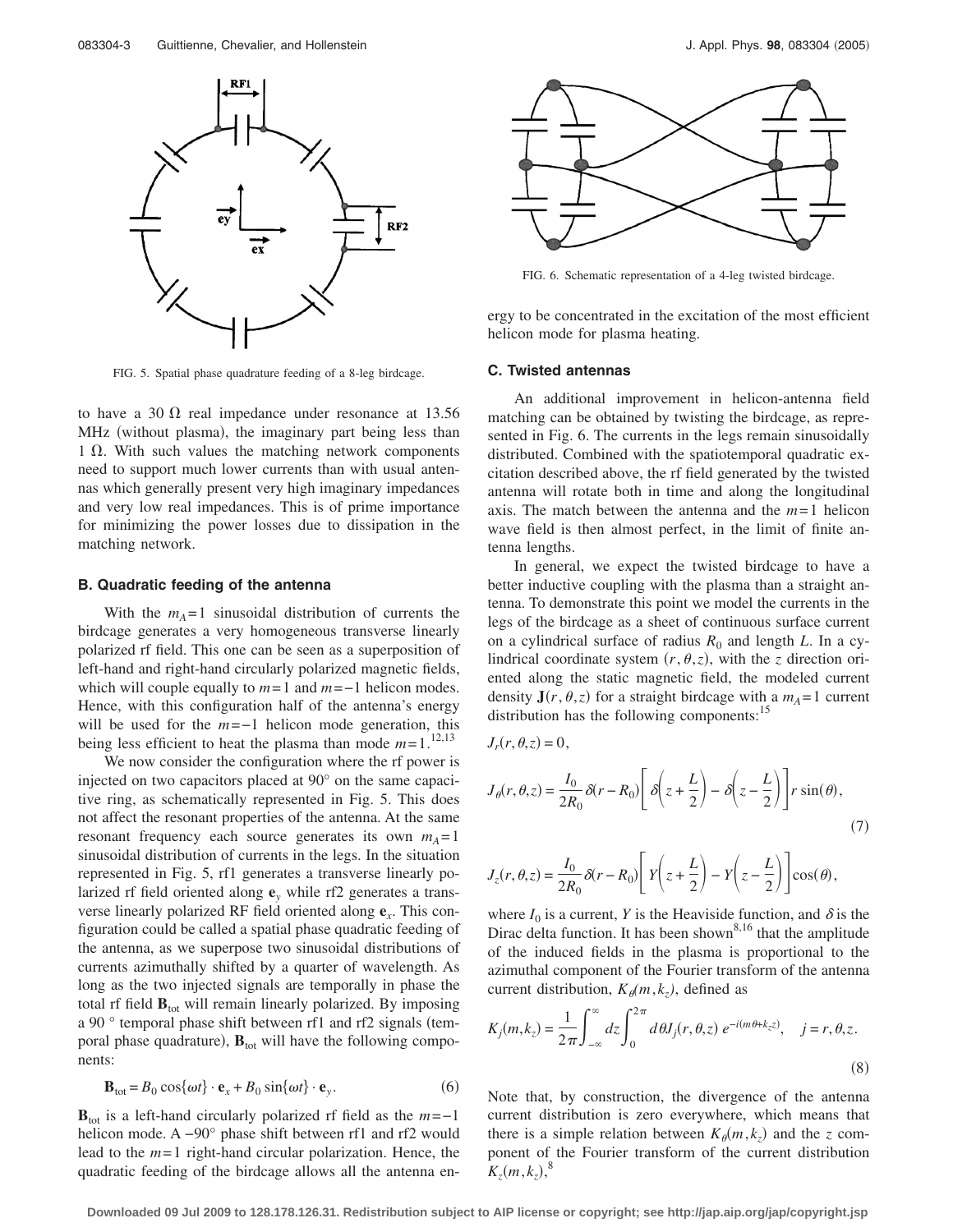$$
K_z(m,k_z) = \frac{-m}{R_0 k_z} K_\theta(m,k_z). \tag{9}
$$

Then  $K_{\theta}(m, k_z)$  can be deduced from  $K_z(m, k_z)$  which is much easily calculated. For the straight antenna, we obtain the following result for  $K_{\theta}(m, k_z)$ :

$$
K_{\theta}(m,k_z) = \frac{I_0 e^{-im\pi} \sin(m\pi)}{(m^2 - 1)\pi} \sin\left(\frac{k_z L}{2}\right).
$$
 (10)

We see that  $K_{\theta}(m, k_z)$  has a zero value for  $m \neq \pm 1$ , which just expresses the fact that all the antenna power will be used for the excitation of waves that have the  $m = \pm 1$  azimuthal structure. Equation (10) then reduces to

$$
K_{\theta}(\pm 1, k_z) = \frac{I_0}{2} \sin\left(\frac{k_z L}{2}\right). \tag{11}
$$

We now consider a birdcage antenna twisted with an angle  $\phi$ . For mathematical simplicity, we take the legs to be uniformly twisted, which means that at any point the tangent to a leg makes a constant angle  $\alpha$  with respect to the *z* axis,

$$
\alpha = \arctan\left(\frac{R_0 \phi}{L}\right). \tag{12}
$$

Then, the *z* component of the current density for the twisted antenna can be expressed as follow:

$$
J_z(r, \theta, z) = \frac{I_0}{2R_0} \delta(r - R_0) \left[ Y \left( z + \frac{L}{2} \right) - Y \left( z - \frac{L}{2} \right) \right]
$$

$$
\times \cos \left( \theta - \frac{\phi z}{L} \right) \cos(\alpha). \tag{13}
$$

As for the straight antenna, the Fourier transform  $K_z$   $(m, k_z)$ obtained by integration of Eq. (13) has a zero value for *m*  $\neq \pm 1$ . Then, after using Eq. (9), the final solution for  $K_{\theta}(\pm 1, k_z)$  in the twisted antenna is given by

$$
K_{\theta}(\pm 1, k_z) = \pm \frac{I_0 k_z L}{2(k_z L \pm \phi) \sqrt{1 + [(R_0^2 \phi^2)/L^2]}} \sin\left(\frac{k_z L \pm \phi}{2}\right).
$$
\n(14)

Figure 7 shows the plots of  $K^2_{\theta}(k_z)$ , which can be seen to be proportional to the antenna power,<sup>8</sup> for  $\phi=0$ ,  $-\pi/2$ ,  $-\pi$ ,  $-3\pi/2$ , with  $R_0$ =5 cm and  $m=1$ . For each twist angle the antenna length *L* has been adjusted in order to get the maximum of the first oscillation at the same value of  $k_z$ . This result is very similar to those obtained by Chen and Arnush<sup>8</sup> when comparing the power spectrum of helical antennas with Nagoya III straight antenna: the spectrum for a twisted birdcage is narrower and has a larger amplitude than for a straight one, which implies higher induced fields and therefore a better inductive coupling.

In addition, by designing an antenna with a freely adjustable twist, a fine tuning of  $k_z$  matching can be performed. In this case we consider that the length  $L_{\text{leg}}$  of a twisted leg is constant. Then, the effective length *L* of the antenna will depend on the twist angle,



FIG. 7. Power spectrum for  $\phi = 0$ ,  $-\pi/2$ ,  $-\pi$ ,  $-3\pi/2$ , and  $m=1$ . The respective antenna lengths are *L*= 0.15, 0.2, 0.25, and 0.3 m.

$$
L = \sqrt{L_{\text{leg}}^2 - R_0^2 \phi^2}.
$$
\n(15)

In these conditions, there is an optimal twist angle  $\phi_{opt}$ which maximizes the amplitude of  $K^2_{\theta}(k_z)$  first oscillation. There is no analytical expression for  $\phi_{opt}$  which has to be determined numerically. For example, with  $L_{\text{leg}} = 26 \text{ cm}$  and  $R_0$ =5 cm, an optimal value close to  $(-\pi)$  is found for the twist angle, which leads to an effective length *L* of about 20 cm. By adjusting  $\phi$  around the optimal value  $\phi_{\text{opt}}$  we can significantly shift the antenna spectrum in  $k_z$  without substantially changing its amplitude (Fig. 8), which means that we can search for an optimal  $k_z$  value for given conditions density, magnetic field, pressure,…-.

# **IV. EXPERIMENTS**

The plasma chamber is a 1.5-m-long quartz tube with an internal diameter of 9 cm (Fig. 9). The tube is centred in a 14 coil magnet (35 cm in diameter) extending over 1 m. The coils generate static fields up to 800 G. The pumping system reaches an ultimate pressure of 0.5 Pa. The antenna is a 16 leg straight birdcage, 27 cm in length and 11 cm in diameter, with a single rf power injection. It contains 32 high



FIG. 8. Effect of an adjustable twist on the birdcage antenna power spectrum.

**Downloaded 09 Jul 2009 to 128.178.126.31. Redistribution subject to AIP license or copyright; see http://jap.aip.org/jap/copyright.jsp**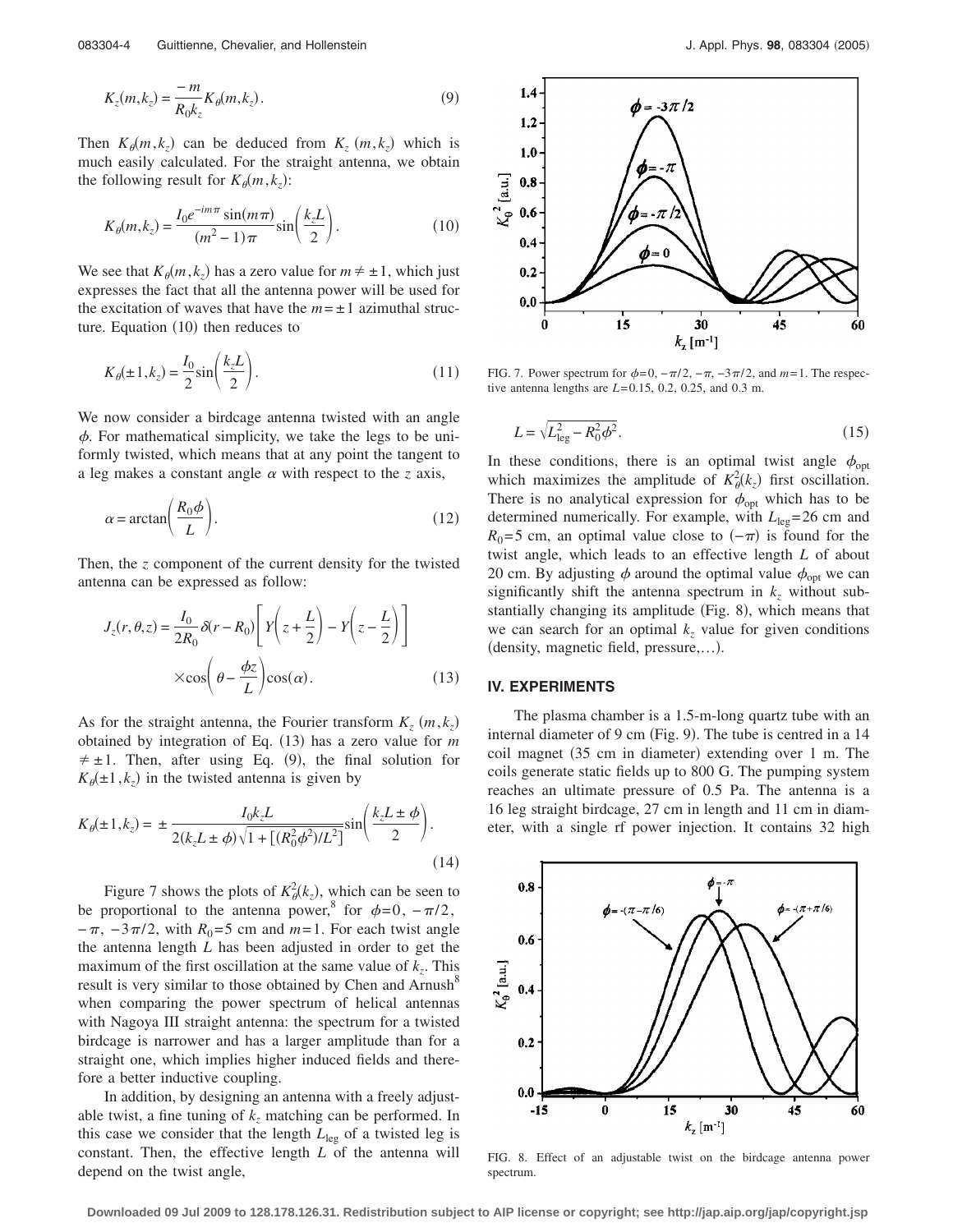

FIG. 9. Experimental setup.

current, high *Q*, nonmagnetic capacitors, each having a capacitance of 3.7 nF. The antenna is coaxial with the tube and surrounded by a copper electrostatic shield  $(30 \text{ cm} \text{ long and}$ 22 cm in diameter). For optimal performances the antenna has to resonate at the rf generator excitation frequency (13.56) MHz). But, depending on plasma's density and shape, the antenna  $m_A = 1$  resonant frequency will be slightly increased by typically 100 kHz. This effect is corrected by adjusting the position of the shield with respect to the antenna. A rf output power of 500 W is available.

A 33 GHz interferometer is used to measure the plasma density at one end of the antenna (Fig. 9). This method is one of the most reliable for plasma density determination, although it only gives a line-integrated electron density. We also use a double Langmuir probe to measure the electron temperature and the ion density in the center of the discharge tube. The probe can be moved longitudinally over 40 cm from the end of the antenna (Fig. 9). Finally we have a visual monitoring of the discharge by means of a charge-coupled device (CCD) camera showing the plasma through a glass window at the end of the quartz chamber (Fig. 9).

The results we present here concern discharges with argon, although similar results have been obtained with other noble gases (He, Ne, and Xe) and with  $SF<sub>6</sub>$ . The experiments were performed for applied magnetic fields between 300 and 800 G and with filling pressures between 2 and 25 Pa. It has to been mentioned that a 25 Pa operating pressure is at least ten times higher than the one usually used in helicon discharges.

Figure 10 shows the static measurements of the electron density as a function of the injected rf power performed by microwave interferometry  $(B_0 = 700 \text{ G and pressure of 8 Pa}).$ The open circles represent the electron density measured during the increasing power ramp while the closed circles represent the electron density measured during the decreasing power ramp. The plasma is ignited at a low rf power of typically 40 W. From 40 to 300 W the electron density is low  $\left($  <2 × 10<sup>11</sup> cm<sup>-3</sup>) and increases linearly with the injected power. At 320 W a big jump in the electron density is observed, up to  $4 \times 10^{12}$  cm<sup>-3</sup> (assuming a flat radial plasma profile). After the jump, the density remains approximately constant even if the power is increased up to 500 W. This high-density regime is maintained when the power is decreased, until it reaches 80 W whereupon the discharge goes back to the low-electron-density regime.



FIG. 10. Measurement of the plasma density during an up-down power ramp cycle (up: open circles and down: close circles), performed by 33 GHz interferometry at the antenna end.

The double probe was used to estimate the electron temperature  $T_e$ , which was found to be  $4\pm 0.5$  eV in the highelectron-density regime. The probe saturation current was used for ion density measurements along the axis of the discharge tube. Figure 11 shows two static measurements of the ion density during a 40–400 W power cycle  $(B_0=700 \text{ G and})$ pressure of 13.5 Pa). One measurement was performed at the antenna end and the other at 25 cm from the antenna's end. At 280 W a big jump of the density is observed at the end of the antenna, but which is almost not detectable at 25 cm. As the power is lowered, the density stays more or less constant until a power of 180 W is reached for which another regime transition is observed. It corresponds to a plasma longitudinal extension, which can be seen by the sudden increase of the saturation current at 25 cm. This elongated regime is maintained until a 80 W power is reached. At that point no more current is measured at 25 cm but a quite high ion density persists at the antenna end. This last regime is maintained down to 50 W, after which the plasma returns to a low-density regime.

Qualitative explanations of these results can be given by observation of the plasma emission by means of the CCD camera. In the first part of the power ramp, which is in the



FIG. 11. Probe measurements of the plasma density as a function of the injected power. The measurements were performed at the antenna's end (open and close circles) and at 25 cm from the antenna's end (open and closed squares).